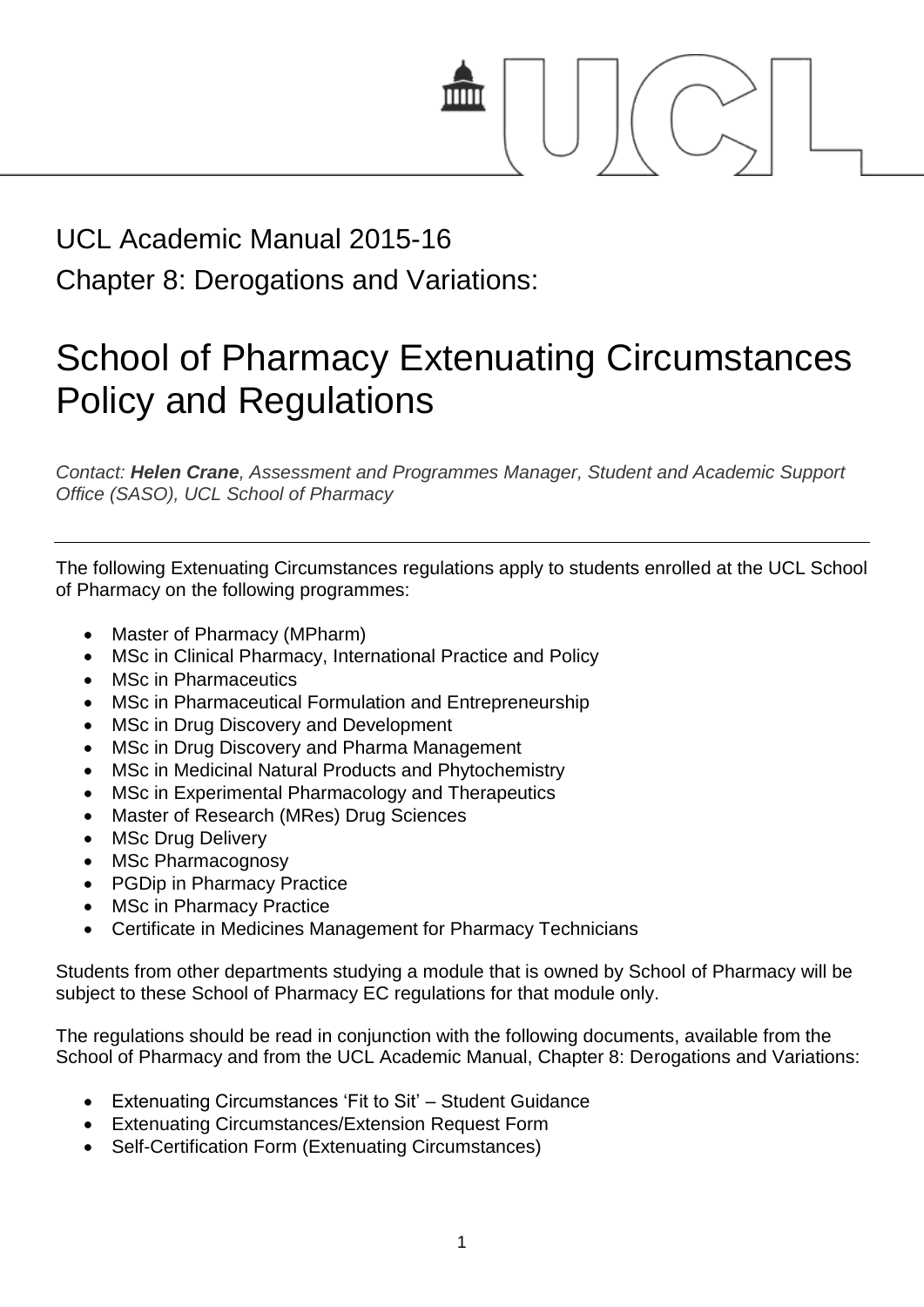## **Summary**

The School of Pharmacy operates a **"Fit to Sit" policy** which means that by submitting coursework for assessment or attending an examination students are declaring themselves fit enough to do so. However, in declaring themselves not fit to sit, or as a result of unforeseen mitigating circumstances that occurred at the time of, or prior to, assessment, the student can apply for Extenuating Circumstances (ECs) to be considered. EC applications are considered by the Extenuating Circumstances Panel (ECP) at least twice per term and immediately prior to the meeting of the Board of Examiners. The ECP will either accept or reject the ECs and these decisions will be forwarded to the Board of Examiners. The Board of Examiners cannot change the decisions of the ECP.

In line with good practice in the sector and the expectations of the GPhC regulator, accepted ECs are not used to modify marks or to raise students in the borderline category. Accepted ECs may result in the extension of a deadline for submission or result in a further attempt at the assessment (the mark will be uncapped if this is a first attempt and capped at the minimum pass mark if this is a resit attempt).

## Extenuating Circumstances Policy 2015-16

- 1. [General Information](#page-1-0)
- 2. [What are Extenuating Circumstances?](#page-2-0)
- 3. [Ongoing medical/personal problems](#page-3-0)
- 4. [How does the procedure work?](#page-4-0)
- 5. [Submission procedure](#page-5-0)
- 6. [Documentary evidence](#page-6-0)
- 7. [Types of documentary evidence required](#page-7-0)

#### <span id="page-1-0"></span>**1. GENERAL INFORMATION**

- 1.1 This policy outlines what students need to do if their ability to prepare for or sit (take) an assessment is affected by extenuating circumstances (ECs). The School operates an evidence-based approach using objective criteria to ensure that all claims are treated fairly and equally. Students who demonstrate extenuating circumstances should not be unduly disadvantaged or advantaged over other students.
- 1.2 The principles adopted in this policy mirror those that an employer would adopt in relation to employees who were unable to work due to extenuating circumstances. This is designed to foster a professional approach by students to their academic studies.
- 1.3 The School operates a **"Fit to Sit" policy** which means that by submitting coursework for assessment or attending an examination students are declaring themselves fit enough to do so. This is based on the principle that only the student can decide if their circumstances have had a negative impact on their assessment.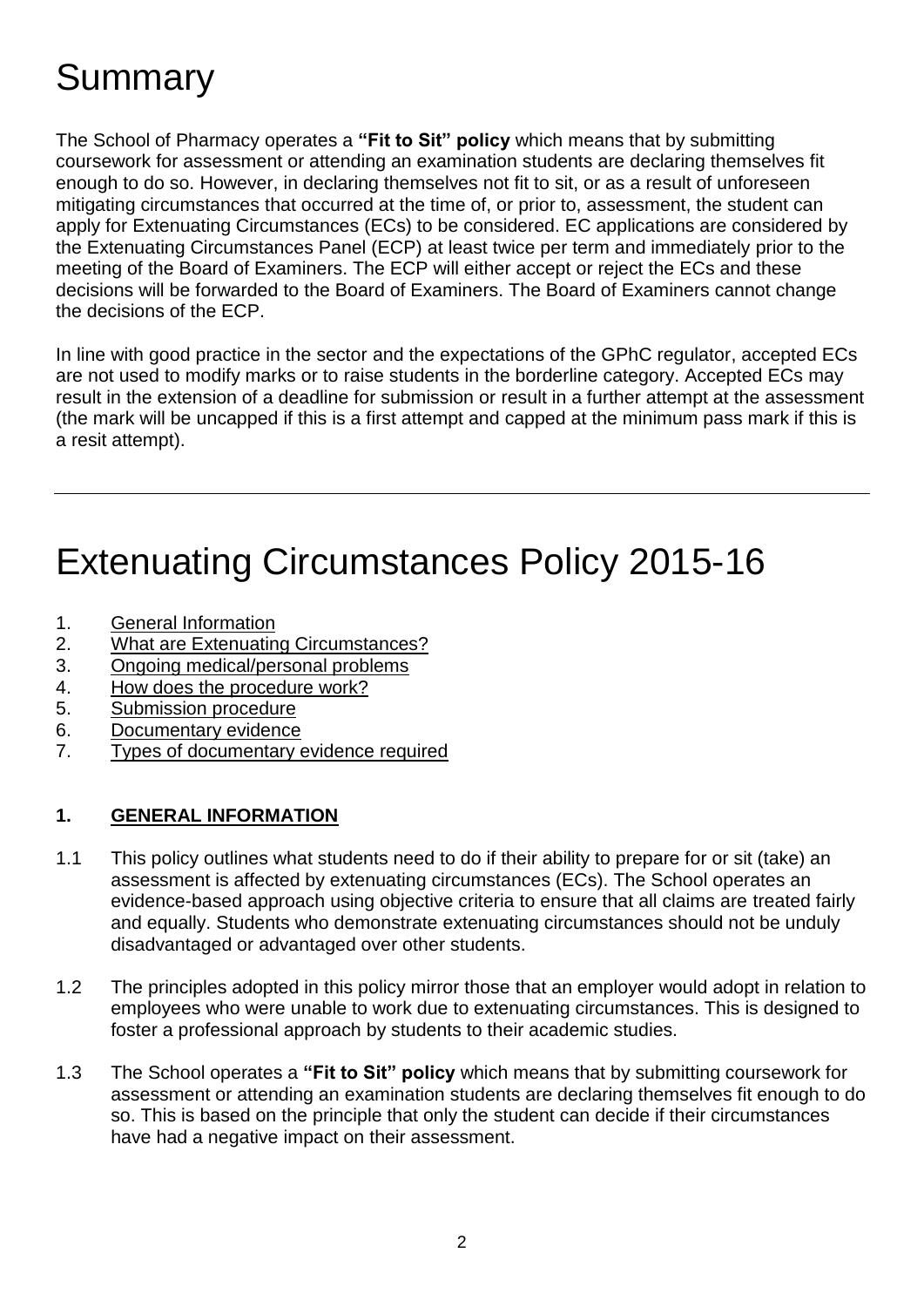- 1.4 Students who sit an assessment cannot later claim that their performance was affected by extenuating circumstances. **Therefore, if you are not well enough to take an assessment you should not do so and submit extenuating circumstances in accordance with this policy.**
- 1.5 Extenuating circumstances will not be used to raise marks. ECs can only be used to apply for an extension to a deadline or request permission to defer an assessment to the next available opportunity.
- 1.6 If students are unable to complete assessments during the September assessment period due to extenuating circumstances, they may be **required to defer their studies for up to a year whilst the outstanding assessments are completed**. It is not possible to progress to the next part of a programme without having completed and passed the previous part as detailed in the relevant programme specification.
- 1.7 Please note that submitting a false EC claim and/or false evidence is a serious matter and will be dealt with under the School's Disciplinary and/or Fitness to Practise Procedures.
- 1.8 By submitting an EC claim you are agreeing to the School holding this personal data for the purposes of processing your claim. The School holds this data in accordance with its notification under the 1998 Data Protection Act. Students can refer to the School's policy on Data Protection and Student Records which is available on the School website under Student Life/Student Information.

### <span id="page-2-0"></span>**2. WHAT ARE EXTENUATING CIRCUMSTANCES?**

2.1 Extenuating circumstances are usually personal or health problems and are defined as:

#### *"Exceptional, short-term events which are outside of a student's control and have a negative impact upon their ability to prepare for or take (sit) an assessment."*

Extenuating circumstances must meet the following criteria:

- **Non-academic**  Problems with the management of the degree programme or with academic staff should be dealt with via the Student Complaints Procedure.
- Out of your control You had no knowledge that the events would occur and you could not have done anything to prevent them from happening.
- Impact The circumstances had a negative impact on your ability to prepare for or sit an assessment.
- **Relevant** Occurred at the time of the assessment or in the period immediately leading up to the assessment.
- 2.2 The following is a non-exhaustive list of circumstances which are **likely** to be accepted as extenuating circumstances:
	- Bereavement death of close relative/significant other (which in an employment context would have led to a period of compassionate leave).
	- Serious short term illness/accident/hospitalisation (which in an employment context would have led to a period of sickness absence).
	- Evidence of a long term health condition worsening.
	- Significant adverse personal/family circumstances.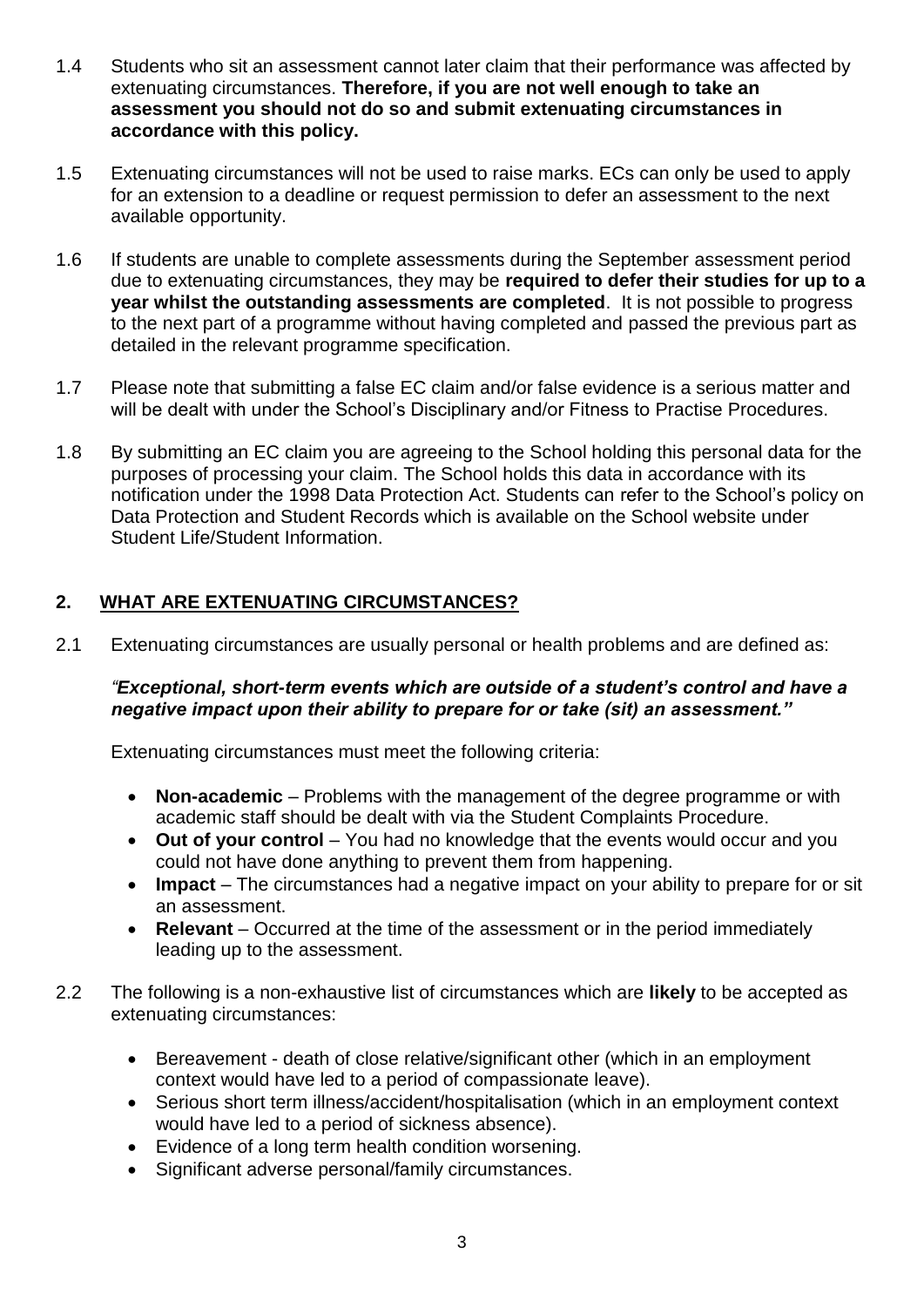- Other significant exceptional factors for which there is evidence of stress caused, i.e. victim of crime.
- 2.3 The following is a list non-exhaustive list of circumstances which are **unlikely** to be accepted as extenuating circumstances:
	- Medical circumstances without supporting medical documentation or retrospective medical evidence (i.e. a doctor's note stating that the student was seen after the illness occurred).
	- Medical circumstances which do not relate to the assessment period in question.
	- Minor illness or ailment, which in a work situation would be unlikely to lead to absence from work.
	- If there is a reasonable case that the circumstances were foreseeable or preventable
	- Financial issues.
	- Religious Observance (i.e. fasting, leaving before sundown etc.)
	- Holidays/family events.
	- Transport difficulties such as strikes or traffic jams.
	- Late disclosure of circumstances on the basis that the student did not feel comfortable bringing the circumstances to the attention of the EC Panel.
	- Poor time management (pressure of work, conflicting assessment deadlines, unavailability of books etc).
	- Missing exams due to misreading of examination timetable or oversleeping
	- Loss of computer data/printer problems (all work should be backed up).
	- Submitting the wrong assignment or draft version of an assignment.
- 2.4 Assessment deadlines are given in advance to students. Students who are observing religious festivals around the time of the deadline will need to plan their work so that it is completed and submitted before the deadline. Further information on religious observance and students can be found in the UCL Religion Belief and Equality Policy in the UCL Academic Manual.
- 2.5 There may be many things which happen to you during your programme of studies such as a minor illness, a sleepless night, a minor injury, financial worries etc. However, it is not expected that these would have a significant impact on your assessment unless this can be documented by independent documentary evidence.

## <span id="page-3-0"></span>**3. ONGOING MEDICAL/PERSONAL PROBLEMS**

- 3.1 Students with long term or recurrent medical or other problems should contact the Student and Academic Support Office at the start of their studies. The School may be able to make reasonable adjustments to support students in this situation. If your problems are so severe that this significantly disrupts your ability to study it may be better to request an interruption of studies until your situation can be stabilised.
- 3.2 It is expected that long term or recurrent circumstances would normally be managed by medication or other treatment and/or support and would not fall under the scope of the extenuating circumstances policy.
- 3.3 Long term or recurrent circumstances may come under the scope of the extenuating circumstances policy if there is an unforeseeable and unavoidable increase in the circumstances leading up to or during the assessment. Evidence of the exacerbation of the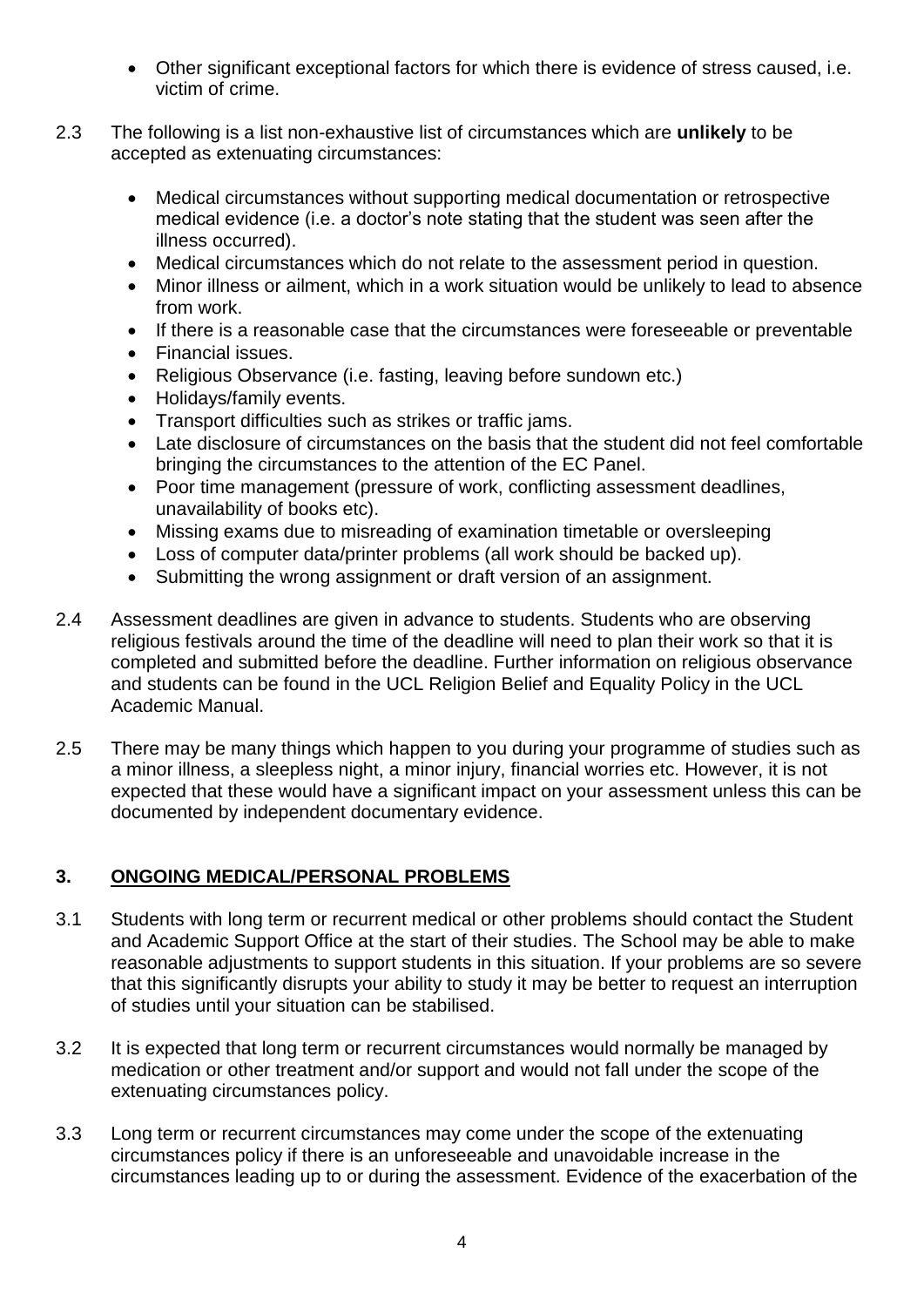condition and its impact upon the assessment would be required and not just evidence of the condition/problem itself.

3.4 Where special assessment arrangements have been made (e.g. sheltered examination accommodation, extra time) the same cannot be claimed as extenuating circumstances.

#### <span id="page-4-0"></span>**4. HOW DOES THE PROCEDURE WORK?**

- 4.1 All extenuating circumstances claims are considered by the Extenuating Circumstances Panel (ECP) and reported to the appropriate Board of Examiners. This means that you may not know whether your EC claim has been accepted until after the assessment has taken place.
- 4.3 The ECP will consider the claim in relation to the information provided on the EC form and in relation to the criteria outlined in the EC policy and will decide to **accept** or **reject** the EC claim.
- 4.4 The decisions of the ECP will be forwarded to the Board of Examiners. The Board of Examiners cannot overturn a decision of the ECP nor will it have access to the details of the extenuating circumstances which remain confidential to the ECP.
- 4.5 Students will be informed of the outcome of their EC claim in writing. The decisions of the ECP and Board of Examiners are final and any challenge to these decisions must be submitted in accordance with the School's Appeal Procedures.

#### **Coursework/Project**

- 4.6 If students fail to submit a coursework/project by the published deadline then they will be awarded either a reduced mark in line with the late submission of coursework policy or a mark of zero depending on how late after the deadline the work was submitted.
- 4.7 However, if your ability to complete a coursework/project is affected by extenuating circumstances you can submit an EC claim to either request an extension to the deadline or defer the assignment to the next assessment opportunity:
	- **a) Requesting an extension.** You must submit your extension request before the coursework/project deadline and provide sufficient evidence to justify the length of the extension requested. Extensions can only be granted for a reasonable period of time and the maximum extension that can be agreed for coursework is 3 weeks. If you do not think you will be able to complete the assignment within 3 weeks, you would be required to defer the assessment to the next available assessment opportunity.
	- **b) Defer the coursework/project.** If you cannot complete the assignment even with an extension you should submit your extenuating circumstances request to defer the assignment to the next available assessment opportunity. You will be given a new assignment to complete with a new deadline.
- 4.8 If the claim **is accepted** you will be granted the extension or given a further opportunity to submit the coursework/project at the next available assessment opportunity.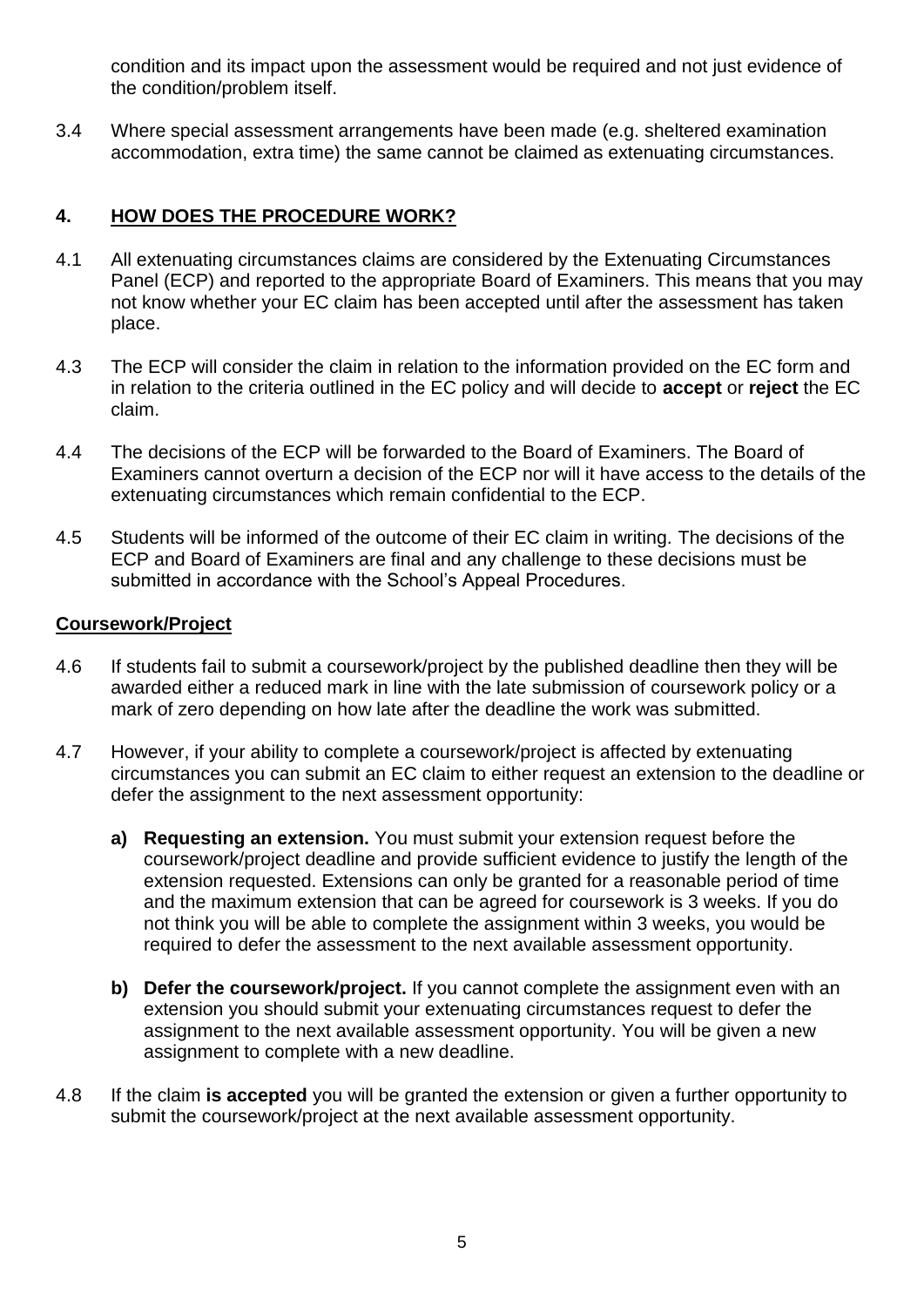4.9 If the claim is **not accepted** you will either get a mark of zero or a mark with a penalty mark deducted in line with the late submission of coursework policy and this will count as one of your attempts at the assessment.

#### **Examinations/Tests**

- 4.10 If you fail to attend an examination/test on the set date then you will receive a mark of zero.
- 4.11 If your ability to take examinations/tests is affected by extenuating circumstances prior to the examination period, you can submit an EC claim to request a deferral of the examinations/tests to the next assessment period. You will be required to defer all of the examinations in the affected period. You cannot choose between which examinations to sit and which not to sit. However, if you Extenuating Circumstances occur during the examination period you will only be required to defer the assessments which have been directly affected by the circumstances and not those that were taken before the extenuating circumstances occurred.
- 4.12 If you become unwell during an examination this will be accepted under the fit to sit policy and you should submit an EC claim along with documentary evidence.
- 4.13 If the claim **is accepted** you will be granted a deferral of the examination/test to the next available assessment opportunity. If it is not possible to repeat the examinations/tests then an alternative form of assessment may be provided.
- 4.14 If the claim is **not accepted** you will receive a mark of zero and this will count as one of your attempts at that assessment.

#### <span id="page-5-0"></span>**5. SUBMISSION PROCEDURE**

- 5.1 Discussing extenuating circumstances with a member of staff does not constitute a submission of an EC claim. Individual members of staff cannot alter examination deadlines, grant extensions or exempt students from taking an assessment.
- 5.2 EC claims must be submitted to the Student and Academic Support Office on the EC Form. The claim should be concise and provide full details of the nature and timing of the circumstances and how these have impacted upon your assessment.
- 5.3 If the circumstances are highly personal then you should submit the EC claim to the Student and Academic Support Office in a sealed envelope marked 'confidential'. All EC claims will be considered in confidence by the EC Panel but advice may be sought on their validity with external agencies such as a doctor, if appropriate. In such situations the EC claim would be anonymised. **Students must retain a photocopy of their Extenuating Circumstances Form and the documentary evidence for their own records.**
- 5.5 If extenuating circumstances occur **before** an assessment has taken place then the EC claim must be submitted at that time.
- 5.6 If the extenuating circumstances occur **at the time of** the assessment then they should be submitted within **7 working days** as follows:
	- Coursework/Project within **7 working days** after the coursework/project deadline
	- Tests/Presentations within **7 working days** after the date of the test/presentation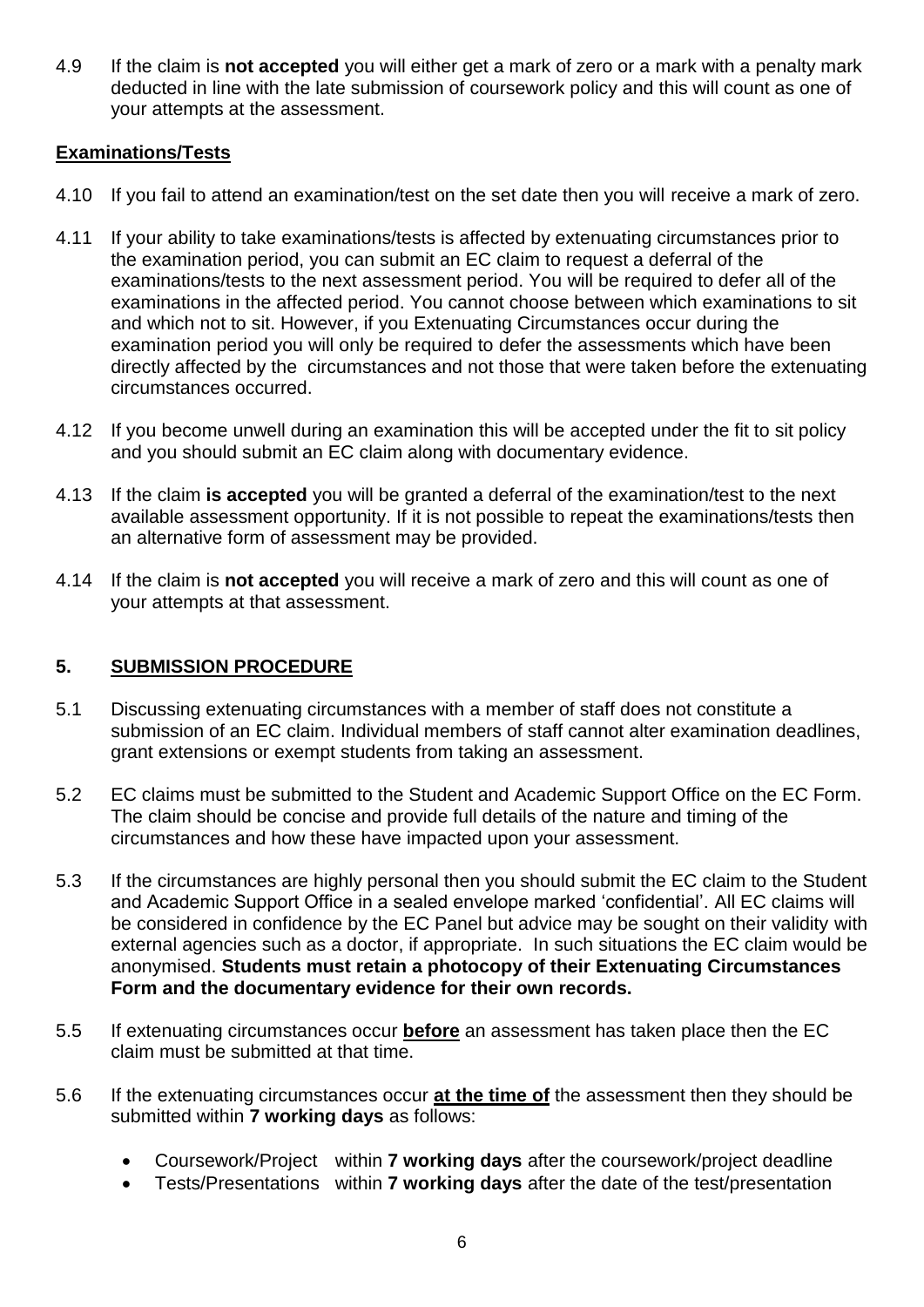- Examinations within **7 working days** after the date of the last affected exam
- 5.7 If, for a good reason, a student is unable to submit their EC claim by the published deadlines then the claim may be considered if it is submitted prior to the Board of Examiners' meeting.
- 5.8 EC claims which are not submitted by the published deadlines can only be considered under the School's Appeal procedures. Students must demonstrate on appeal that the EC claim could not have been made known to the School for a valid and overriding reason. As mentioned previously, being embarrassed about your circumstances will not constitute a valid reason for not submitting them.

## <span id="page-6-0"></span>**6. DOCUMENTARY EVIDENCE**

- 6.1 EC claims must be supported by independent documentary evidence otherwise they will be rejected. Adequate evidence must be submitted by the student as the School cannot obtain evidence on a student's behalf. The evidence must give details of the duration and the impact of the circumstances upon the student and the assessment.
- 6.2 All evidence submitted must be
	- Provided by an independent professional (i.e. counsellor, doctor, solicitor etc.) Evidence will not be accepted from a family member, personal friend, friend of the family, academic member of staff or fellow student.
	- Printed on headed paper and signed and dated by the appropriate professional.
	- Obtained at the time the extenuating circumstances occurred. Post-dated evidence will not be accepted unless it can be demonstrated that the evidence could not have been obtained at that time.
	- Original. Photocopies will not be accepted except for officially certified copies of death certificates. Electronic evidence such as faxes and emails will not be accepted. The Student and Academic Support Office will photocopy and return original documents if required.
	- Provided in English. If the documentary evidence is not in English this must be accompanied by an official certified translation.
- 6.3 If you are finding it difficult to obtain evidence for certain circumstances then you should arrange an appointment with the UCL Psychological Services Department who may be able to provide a supporting statement for you. This is their website: [www.ucl.ac.uk/student](http://www.ucl.ac.uk/student-psychological-services/index_home)[psychological-services/index\\_home](http://www.ucl.ac.uk/student-psychological-services/index_home)
- 6.4 If the documentary evidence is unavailable at the time of submitting the EC claim, students must state on the EC Form when the evidence will be available. The EC claim will be considered once the documentary evidence has been received.
- 6.5 Self-certification of illness is only permitted in limited circumstances. This would normally be when a student becomes unwell immediately before a deadline or on the day of the deadline and there is insufficient time to make a doctor's appointment. Self-Certification must meet the following criteria:
	- It can only be submitted in support of coursework not examinations.
	- The maximum extension permitted with self-certification is 5 days and the extension must fall on a working day within those 5 days.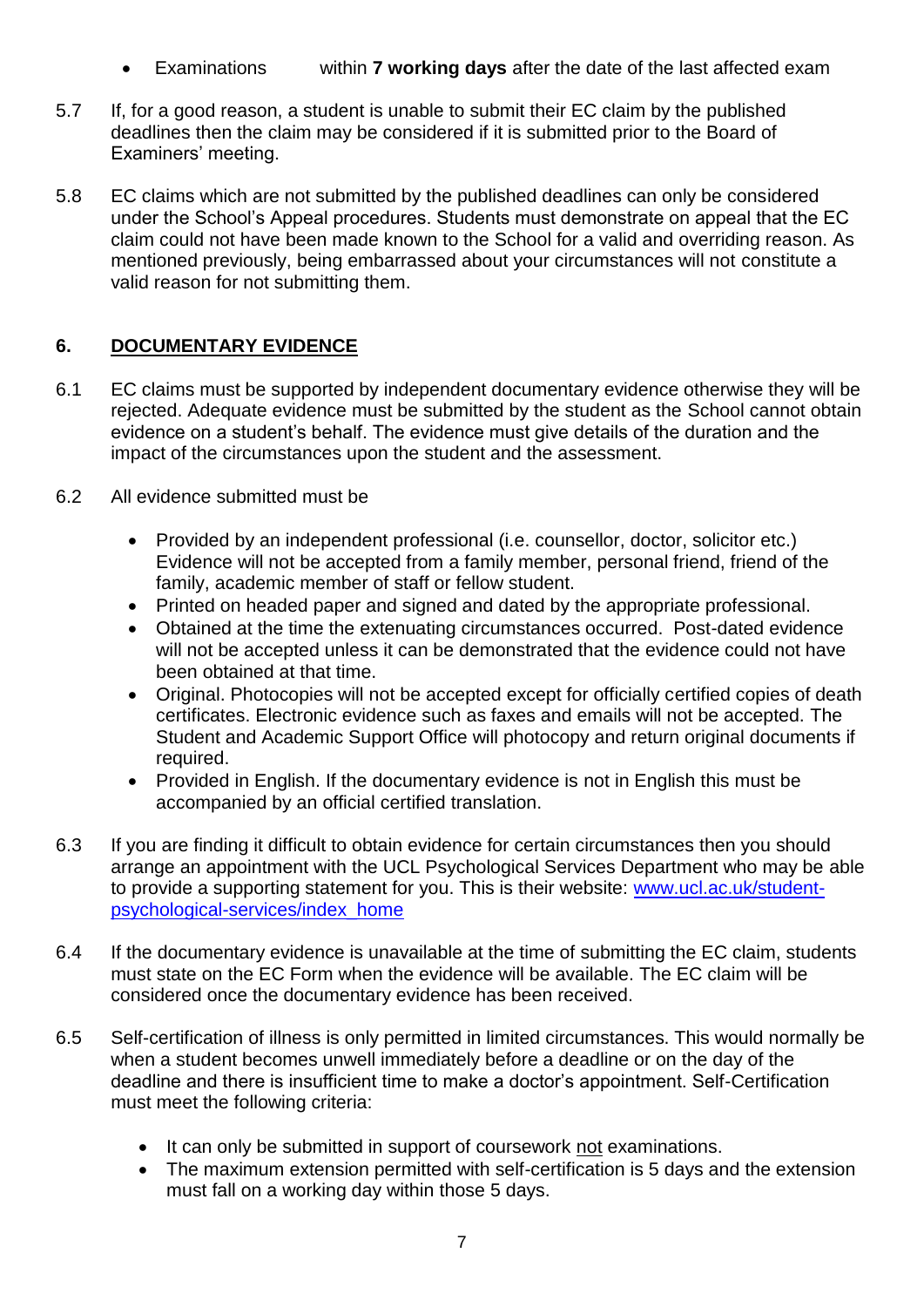Only one self-certification is permitted per term.

## <span id="page-7-0"></span>**7. TYPES OF DOCUMENTARY EVIDENCE REQUIRED**

## **ILLNESS/INJURY/HOSPITALISATION**

The medical certificate must be a confirmed diagnosis by a registered medical practitioner and be specific about the nature of the illness and the likely impact it has had upon the assessment. The date of the certificate must demonstrate that the student visited the medical practitioner during the period of illness and not afterwards (post-dated medical evidence). Self-certification of illness is only acceptable as outlined in 6.5 above.

#### Evidence *(one of the following)*

- A medical certificate signed by a registered medical practitioner verifying that the illness affected the student during the period claimed.
- A signed statement from a registered medical practitioner confirming the requirement to attend hospital.

## **ILLNESS OF A DEPENDENT/RELATIVE**

The student will need to explain in their EC form why they were required to provide this support instead of another member of the family.

Evidence *(one of the following)*

- A medical certificate signed by a registered medical practitioner verifying the illness.
- A signed statement from a registered medical practitioner confirming the requirement to attend hospital.

## **BEREAVEMENT**

The School appreciates that death certificates are often difficult to obtain however the requirement to see this documentation is in order to prevent fraudulent claims. Students who are unable to provide a death certificate can provide one of the other forms of documentary evidence listed.

Evidence *(one of the following)*

- A death certificate/official copy of a death certificate
- A coroner's report
- A letter from a family doctor confirming the bereavement
- A letter from a doctor/counsellor confirming the impact the bereavement has had upon the student.

## **VICTIM OF CRIME**

The School acknowledges that in certain circumstances victims of crime will not have contacted the Police. In such circumstances evidence from a counsellor, victim support agency or medical practitioner will be accepted.

Evidence *(one of the following)*

- Police/crime report. (A crime number on its own is not acceptable.)
- Signed statement from a registered medical practitioner.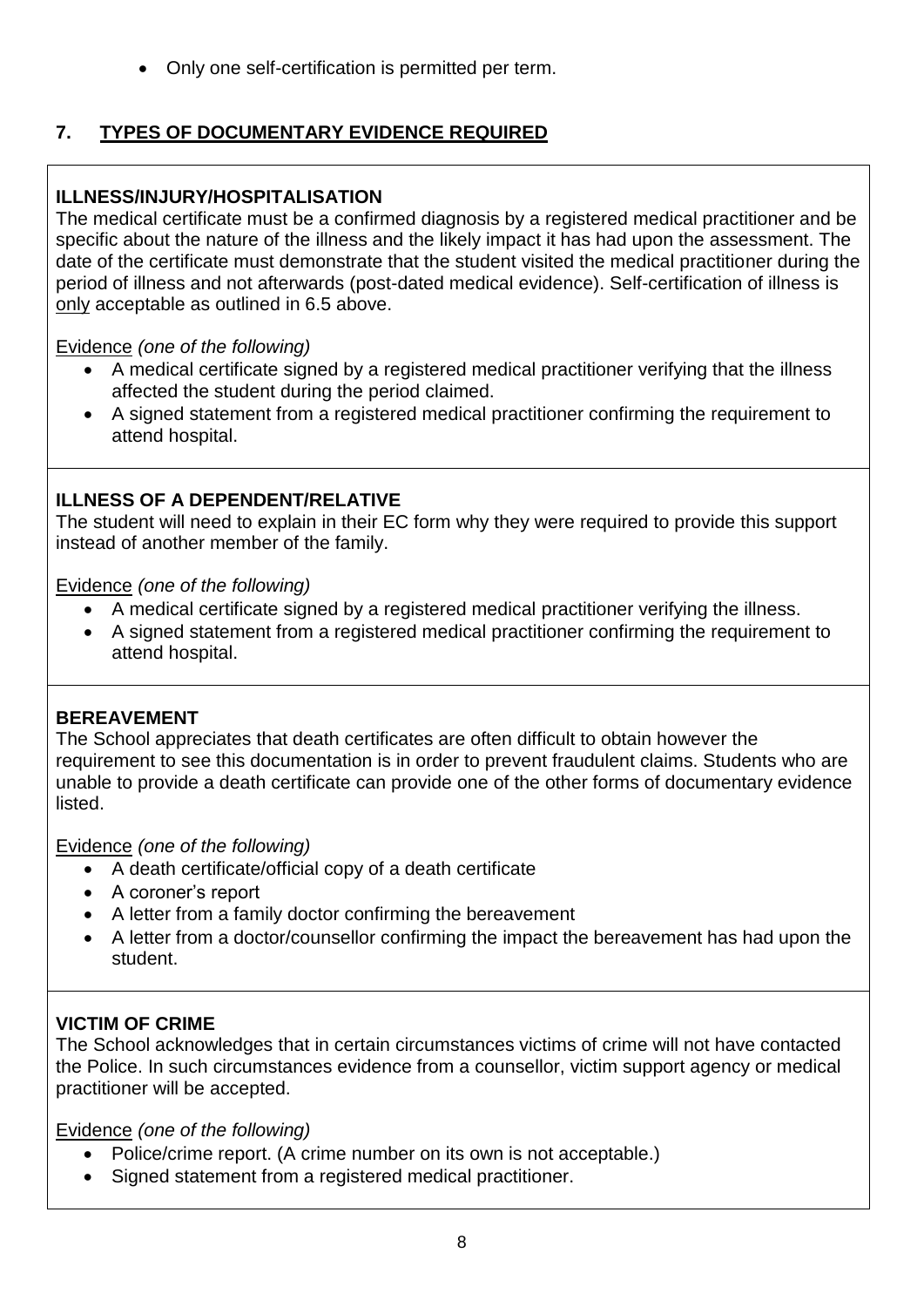### **PERSONAL PROBLEMS / TRAUMA**

This can include a range of issues such as separation from spouse/partner, conflict with others, etc. The statement must verify what impact this has had upon assessment.

Examination stress is a common experience and not considered an extenuating circumstance (unless in an acute form documented by a registered medical practitioner). Students who suffer from examination stress should seek support prior to sitting examinations.

#### **Evidence**

 Signed statement from a registered medical practitioner verifying the impact the events have had on the student and their assessment.

#### **EXCEPTIONAL WORK COMMITMENT (Part-time students only)**

The School appreciates that many students work to finance their studies however full-time students will not be eligible to claim for work-related extenuating circumstances. Part-time students may submit a claim for extenuating circumstances based on work commitments if the work requirement is unexpected and/or non-negotiable.

#### Evidence

Signed letter from employer confirming the work requirement and its duration.

### **COURT ATTENDANCE**

This can include attendance at tribunals, jury service and the requirement to attend court as a witness, defendant or plaintiff.

Evidence *(one of the following)*

- Official correspondence from the court/tribunal confirming attendance.
- Solicitor's letter detailing the nature and dates of the legal proceedings and the requirement for the student to attend.

## **TRAVEL DELAYS**

Travel delays will not normally be considered as valid extenuating circumstances. Students should allow for transport difficulties and arrange to leave home in plenty of time for examinations or coursework deadlines. However, if there is a major and unexpected disruption to a travel service, this may be considered under the extenuating circumstances policy.

#### Evidence

- Written confirmation from a transport official.
- Information from the travel providers' website confirming the disruption.

#### **SCHOOL COMPUTER PROBLEMS**

Computer problems experienced due to the failure of School network systems will only be considered if the network failure exceeds 24 hours and occurs immediately prior to the assessment deadline. Students should plan to finish and submit coursework well in advance of the deadline in order to limit the impact of such a problem.

Routine computer problems such as viruses, disk corruption, printer problems, and short term network problems are not acceptable as extenuating circumstances. Students are expected to